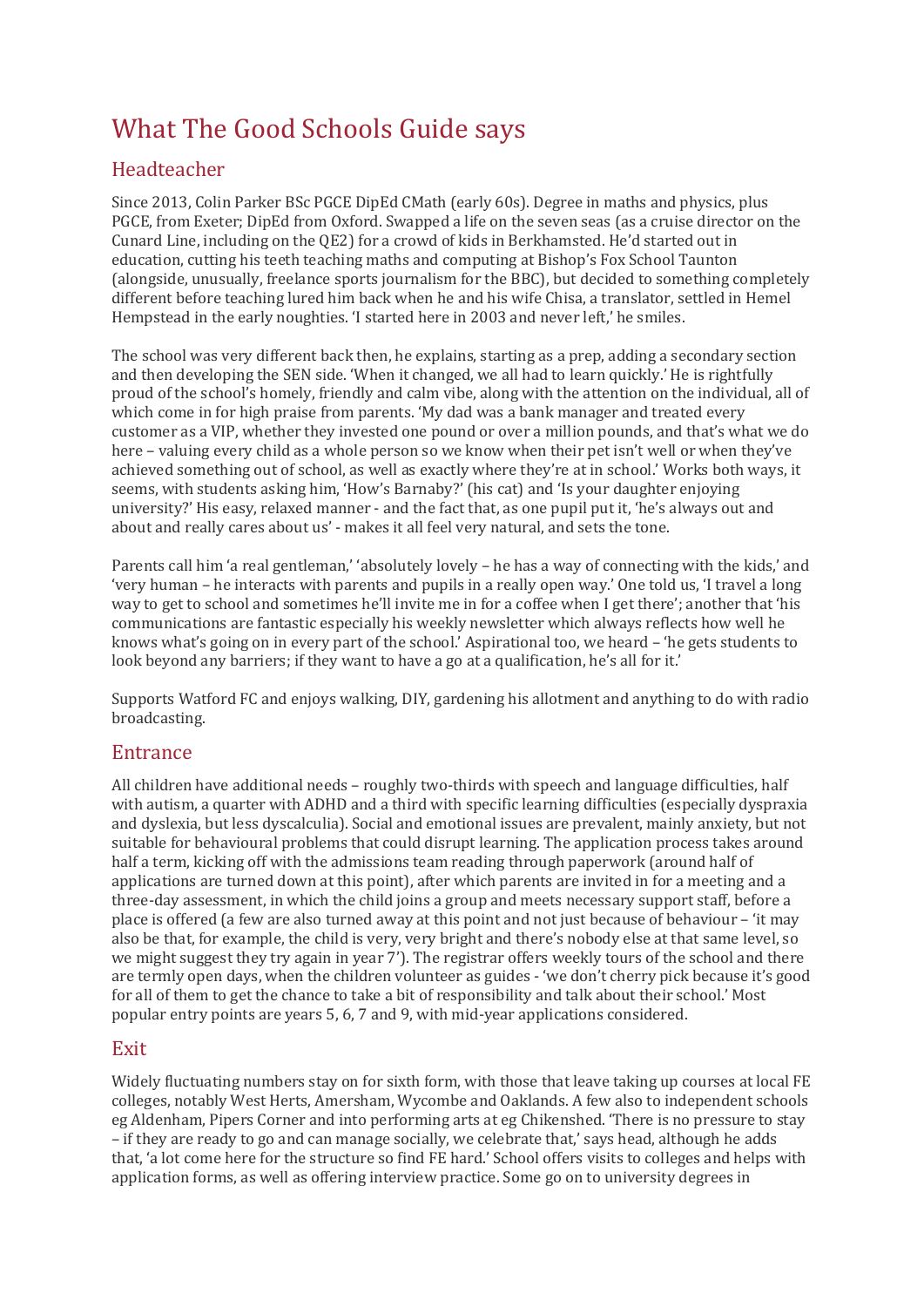maths/physics, forensics, vocational training in travel/leisure, animal care, hair and beauty, sports. Others join the army or take ICT training. One student who thought he would never be able to do an exam when he arrived wound up doing a PhD at Cambridge; another became a lecturer at King's College London.

#### Teaching and learning

Not a special school, not even a specialist school. Instead it offers a mainstream curriculum, albeit highly flexible and backed up with therapy sessions and individual support from specialist teachers which are interwoven throughout the day according to each child's need. And this, say families, is the major pull, whether they have a child with an EHCP (85 per cent of the cohort) or not. 'There's nothing else quite like it,' said more than one parent. 'The very personalised strategies, support and learning programmes ensures each child fulfils their potential but it's more than that – you see these often very anxious children flourish socially and in terms of confidence too,' said one. Small class sizes – maximum 10 but more usually seven or eight – are supported by a teacher and at least one TA, with some additional TAs in constant attendance on one child as required. The whole class enjoys snack and movement breaks.

Year groups are divided into learning bases named after trees – Poplar (years 3-6), Oak (years 7-9), Beech (years 10-11) and Rowan (years 7-11 with more complex needs, though some children might only do some of their subjects here). In Poplar – which has its own timber-clad building - students are set in four classes according to need rather than age, supported by a class teacher who follows the national curriculum in a topic-based approach. Children were learning about China when we visited, having located it on a map and made fortune cookies, Chinese fans and clay terracotta figures. The youngest children chat at group tables, while others choose to sit apart, some on therapeutic bouncy chairs. Over in Rowan, children were learning an adapted geography course called My World – 'learning about the Ruhr coalfields and the Boer War is too much for them and simply not relevant,' explains the head.

The senior school has a more formal feel with specialist subject teachers, and students moving between classrooms, clasping files. Transition is well thought-through, with year 6s having at least two lessons a week in this format to get them ready – and they are already familiar with the buildings and teachers for drama, art and PE. Years 7, 8 and 9 may take a range of core subjects, including a foreign language (Spanish), with different teaching methods to suit the child. In a maths class, children were learning maths via interactive games and bar modelling.

From year 10, the child chooses exam subjects: GCSE, BTEc, NCFE, Cambridge National, Number and Measure, foundation or entry level, whatever is appropriate and achievable. 'Everyone who comes here can access nearly all the subjects from a comprehensive school,' asserts the head. GCSEs in drama, sport, business, geography, history and ICT are popular and although we heard of many 8s and 9s, getting a 3 is a massive achievement for some and equally celebrated. We heard of one lad whose ADHD meant 'he could hardly sit still for two minutes and got seven 5s.' Another student had 'horrendous outbursts of anxiety' and got six GCSEs. If a student can't cope with an exam in a hall setting, they go straight to their own private room. Double (not triple, to some parents' disappointment) science on offer, as well as vocational qualifications ranging from horticulture to volunteering. There is a conscious emphasis on confidence-boosting and social skills before further education. As the head points out, re-entering a mainstream college at 16 'is a massive change for our pupils'.

The small sixth form allows students to retake or increase number of subjects, and offers independent workers the opportunity to take advanced courses, such as art. The sports leader course includes the opportunity to teach at a local primary – 'great for confidence,' we heard, with other courses in sports coaching, employability and social and personal development. No plans to offer A levels – too resource-intensive, claims school – but EPQ is popular, with one student having recently done one on the effect of the slave trade in the cotton industry in the north of England.

Teachers are described by parents as 'highly empathetic' and 'always pushing them to go the extra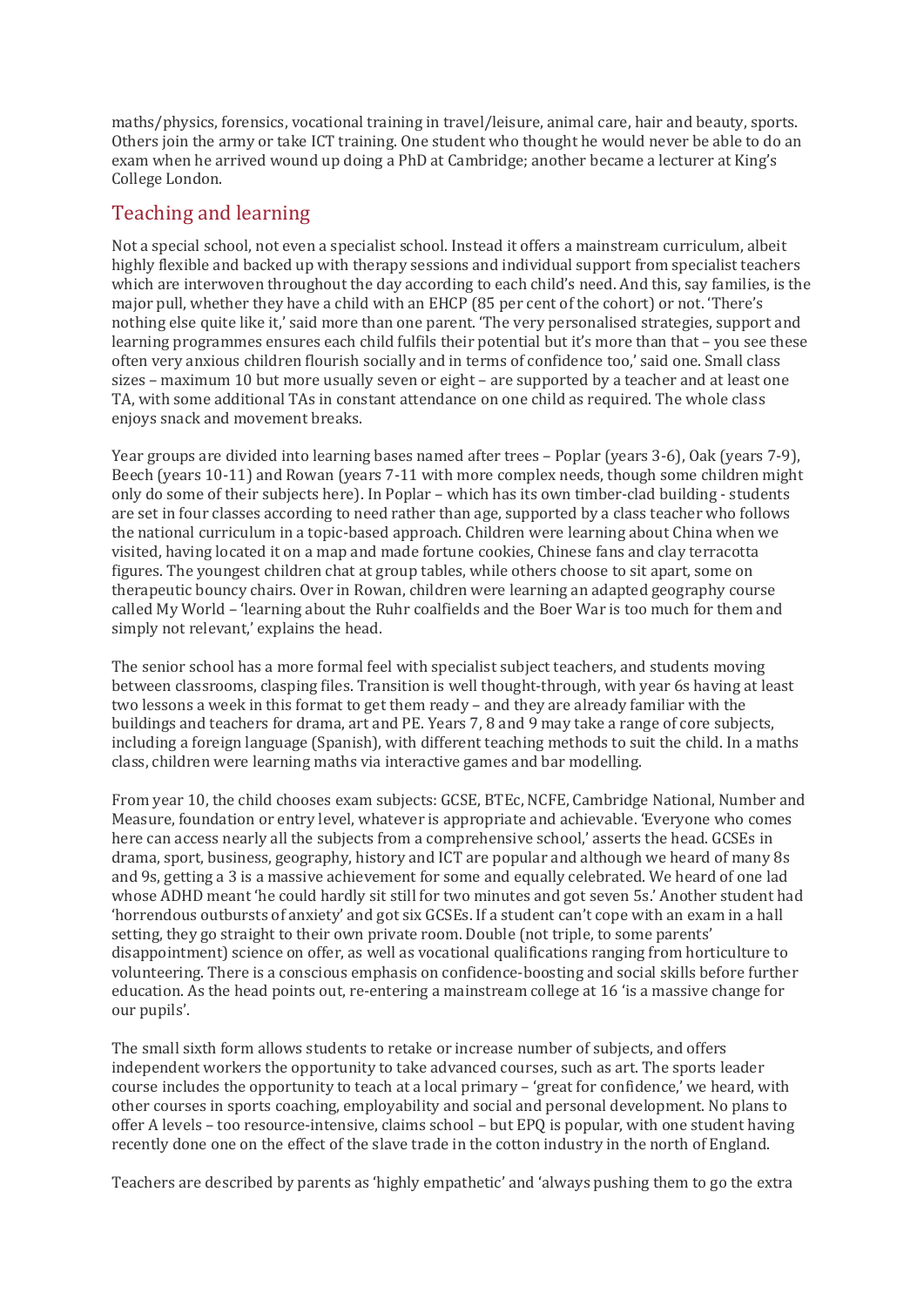mile but never with pressure.' But 'a bit slow off the mark with online face-to-face learning,' said parents about the school during Covid.

## Learning support and SEN

Support is embedded into lessons and most have additional one-to-ones or group sessions, with the result that nobody feels different. We saw illustrated books of Treasure Island so as not to frighten readers off with dense text, and English books with highlighted sections for visual learners and photocopies in buff for dyslexic learners. Listening book activities and video support are also on tap. One teacher moves the desks for group discussion but shifts them back for the next so as not to discompose the children with autism. 'I like routine and it doesn't change here, that's why I like it,' one student told us. Not a school that issues laptops on arrival or uses iPads in every lesson, but they have 75 Chromebooks that are shared out and many students – especially those who with dyslexia use their own laptops. Slower writers have a scribe, while others get extra time, prompts or their own room for exams. Sensory needs are catered for, including via the new sensory room, and we saw a mixed age group learning touch typing.

## The arts and extracurricular

Friday afternoons (Tuesdays in juniors) are timetabled with a choice of activities, as after-school clubs clash with the long bus journeys. These change each term and include climbing, skiing or snowboarding at Hemel Hempstead, golf, fencing motocross, martial arts, ice skating (all payable extra). Other examples are yoga, cookery, chess, dance and computing.

In juniors, there's a Christmas play; in seniors, drama is on curriculum from years 7-9 and the more extrovert audition for plays such as Oliver, and up next, The Wiz. A separate drama studio is used for GCSE drama and there's a drama tech activity for non-performing children. LAMDA is popular. 'My son arrived absolutely terrified by the idea of performance but they've found a way of making the experience enjoyable,' said a parent. Everyone does music up to year 9 and music GCSE is available when there's the demand. Around a quarter learn an instrument, and music tech is on offer. Lovely, welcoming art studio is packed to the brim with pottery (they have their own potter's wheel), drawings and paintings with some imaginative results created on five big tables. In the small DT room, which includes 3D printer, we saw children beavering away designing desk-tidies – 'we've also made photo frames and clocks,' one told us. Sewing machines for textiles projects, while students in the cookery room were choosing countries' national cuisines.

### Sport

Juniors get outside for PE nearly every day. 'Still features in seniors, just less of it,' commented a parent. Rugby, football, cricket, netball, tennis and rounders are the main sports, with more fixtures than in the past especially in football and netball. Panathlons and disability sports also played, with and against other schools, for which school has brought home silverware. Good facilities include a pitch for ball games, running track, cricket nets and two tennis courts though no indoor facilities bar the main school hall. Some KS2 and all KS3 pupils swim locally (in non-Covid times) – 'We were in shock when we saw how well our child could swim on holiday,' said a parent - and a nearby sports centre provides a climbing wall. Sports GCSE and BTEc are popular, but a parent cautioned, 'If your child was really sporty it wouldn't be the place for you – generally the children aren't team players so they do much better at single sports but as with everything here, they're encouraged to have a go which is brilliant.' A pupil told us, 'I didn't like sport at my old school because I never felt good enough but it's not like that here.'

## Ethos and heritage

Founded in 1988 after the merger of two private prep schools, Egerton Rothesay – which lies just outside the historic town of Berkhamsted - has developed the original low-level buildings with a couple of timber-clad new additions. It's not going to win any architectural beauty contests ('it has a very temporary feel,' as one parent put it) but inside classrooms are cheerily decorated and there's a feeling of order and space. The science lab is old-school but functional and the libraries have sadly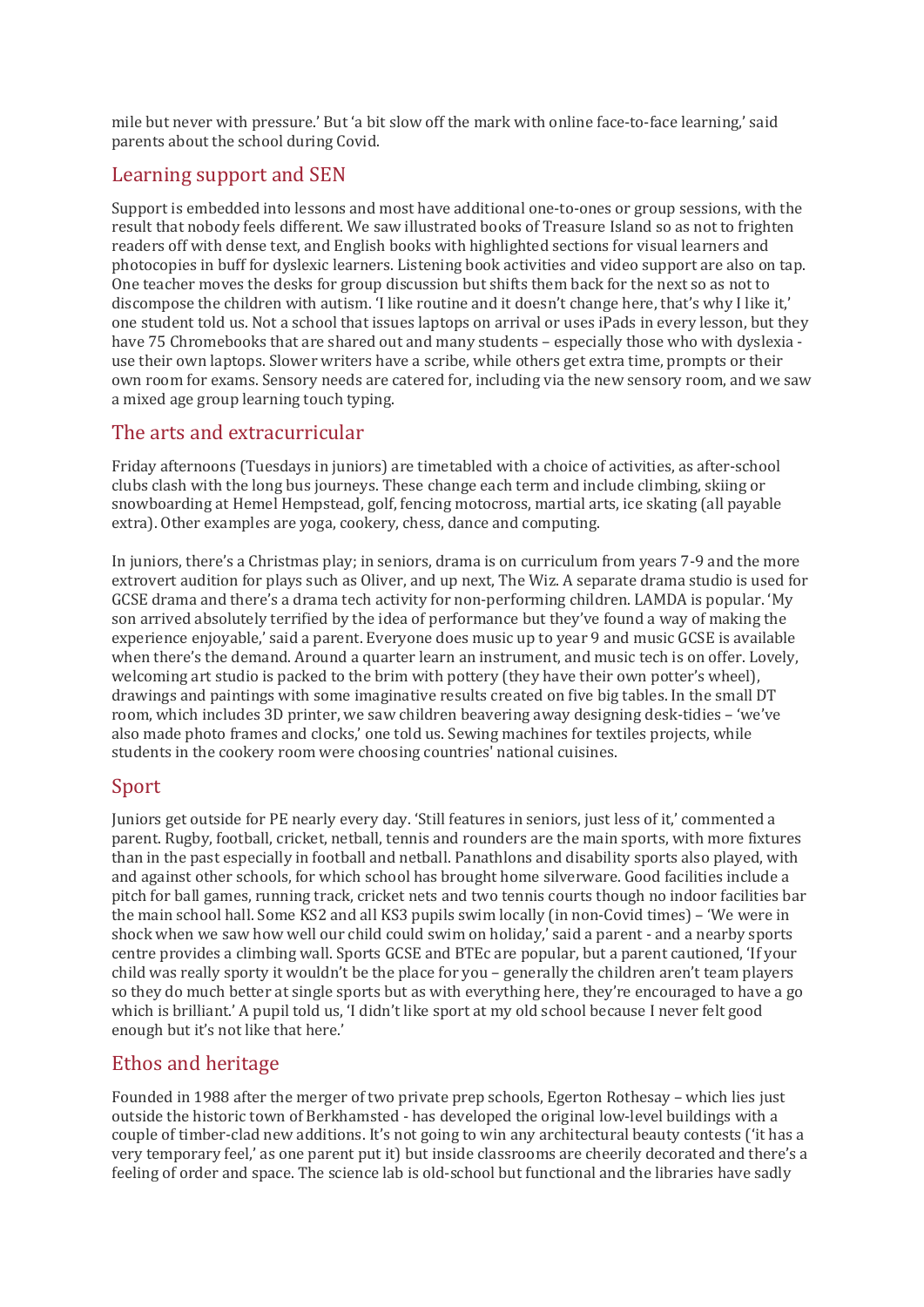been swallowed up for other needs since the pandemic. The sixth form room opens directly onto the grounds. Rowan, for children with complex learning conditions, shares the ground floor with a large dance studio, also used for PE and assemblies. Therapists and social communication specialists have their own wing with cosy, sensory room. Corridors are jazzed up with all manner of displays – everything from 'word of the week' to 'I believe in my selfie' in which students pinned their own photos up of eg a Blue Peter badge. Outside there's a sensory garden, polytunnel growing fruit and veg (which staff can purchase) and plenty of field space. Younger ones have a small separate playground with cabin, climbing frame and tyres to swing from.

We were promised calm and that's exactly what we go - zero rowdiness, with most of the children so engaged in lessons that they barely noticed us. Sensible sensory-friendly uniform - navy sweatshirt and navy skirt, grey trousers for boys. Lunch is prepared and cooked onsite and after trying that day's fodder, we weren't surprised to see excited looking students in the dining room – the menu: a delicious curry with trimmings (all deconstructed, as is the norm here even the pies).

## Pastoral care, inclusivity and discipline

The supervision team is headed up by the school chaplain and there are regular services at a local church in addition to two assemblies a week – this is a Christian school although they welcome all faiths and none. A system of 'listening ears' is available to students, which includes class teacher and base leader, although our year 9 guide reckoned he could talk to 'anyone' – 'there's really nobody that doesn't know and understand you and notice if you're not quite yourself.' Four houses, named Plantagenet, Tudor, Stuart and Hanover get the year groups mixing together. 'My daughter's friendships were fading fast in her old school but now she has lovely friends,' said a parent. Some children have difficulty going into school after holidays 'and they are brilliant at allowing for that, using their practical strategies to help,' said a parent.

Not much is needed by way of behaviour management – the detention system is rarely used, although the head will give internal or external suspensions for more severe transgressions and has permanently excluded two students in his tenure. Mainly, though, the mutual respect, drive to build confidence, positive rewards (there's a merit and de-merit system) and a comfy, cooling-off room usually stops anything reaching crisis point. Bullying is rare, though school is not complacent about it, and no mobile phones are allowed in school until sixth form.

Parents appreciate how 'you can pick up the phone or email any staff member at any time – you feel part of a family and everyone is frank – nobody feeds you nonsense.' A home/school linkbook records a daily query, and termly parents' evenings enabled frank face-to-face chats. The school goes that extra mile to keep parents in the loop, with bulk texts, bulk emails, twitter updates, a weekly newsletter and a phone-friendly website.

### Therapy and staffing

A full-time SENCo oversees six SLTs, four OTs and seven maths and literacy specialist teachers (not all full-time). There is also a social and emotional development team of three who provide support eg calming sessions in the sensory garden, although no counselling or therapy is offered 'as these children have to go back to normal lessons straight afterwards so we don't think it's the time to start digging deep and unearthing difficult issues.' Dyslexia and dyscalculia teachers give tailor-made tuition, and a physio visits the more complex children, as required. A separate admin team works on timetabling and the statutory side of things, running annual reviews and funding etc.

The vast majority of students have either one-to-ones or group sessions (costs extra, usually four hours per week maximum) with at least one (often more) of these professionals in their separate annexe. The team also works in close collaboration with all teachers and in some cases comes into the class eg an OT to help with knife or washing up skills in a home cooking class. In juniors, a sensory timetable exists for the younger children's attention needs in the form of calming and alerting activities, while Makaton signing is used by teachers in class to support communication where needed. The SLT also helps out within the class. Students with social difficulties can chill on